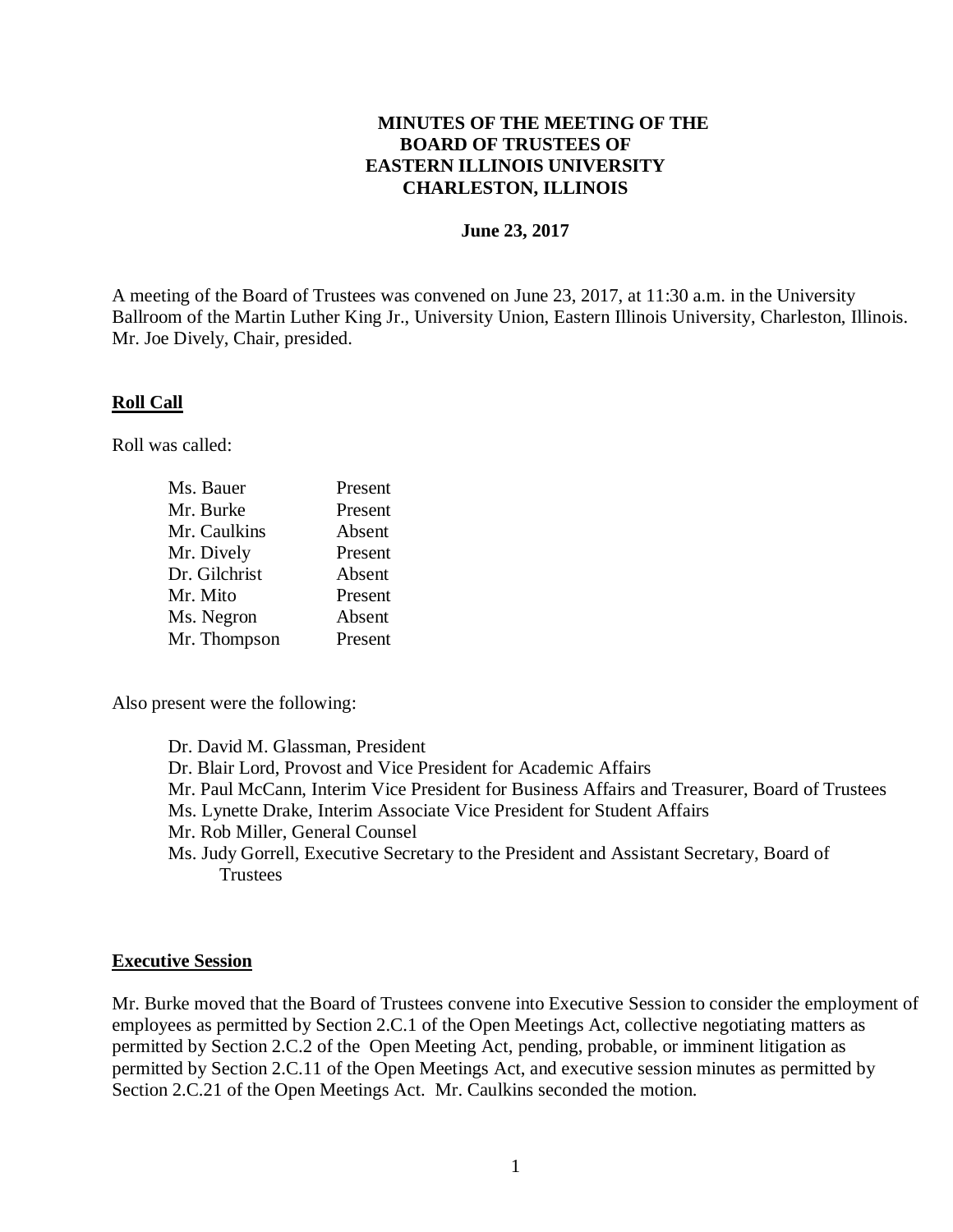Roll was called and the vote was as follows:

| Ms. Bauer    | Yes |
|--------------|-----|
| Mr. Burke    | Yes |
| Mr. Caulkins | Yes |
| Mr. Mito     | Yes |
| Mr. Thompson | Yes |
| Mr. Dively   | Yes |

Motion carried.

Mr. Thompson moved to return to Open Session. Ms. Baurer seconded the motion.

Roll was called and the vote was as follows:

| Ms. Bauer    | Yes |
|--------------|-----|
| Mr. Burke    | Yes |
| Mr. Caulkins | Yes |
| Mr. Mito     | Yes |
| Mr. Thompson | Yes |
| Mr. Dively   | Yes |

Motion carried.

## **Information Items**

## **Report from Board Chair**

Chair Dively read a proclamation for Dr. Blair Lord who will retire June 30, 2017 after nearly sixteen years of service as Provost and Vice President of Academic Affairs.

# **BLAIR M. LORD**

WHEREAS, Blair M. Lord began serving his nearly 16-year tenure as provost and vice president for academic affairs at Eastern Illinois University on August 1, 2001; and

WHEREAS, during his time at EIU, Dr. Lord organized and supported two successful institutional regional accreditation reviews resulting in full accreditation of the university while also lending support to program accreditation leading to enhanced outcomes and opportunities for graduates; and

WHEREAS, Dr. Lord encouraged the development of high-impact teaching and learning opportunities for students across the curriculum, including, but not limited to, a focus on integrative learning at the undergraduate level to help students make meaningful connections and develop understandings between and among the courses in their majors and in general education curriculum. He supported educational quality improvements through program assessment leading to the development of university learning goals and integrating those goals in the general education curriculum. He encouraged diversity in the university's curriculum that balanced the public good derived from the liberal arts and sciences with the private good accruing to graduates from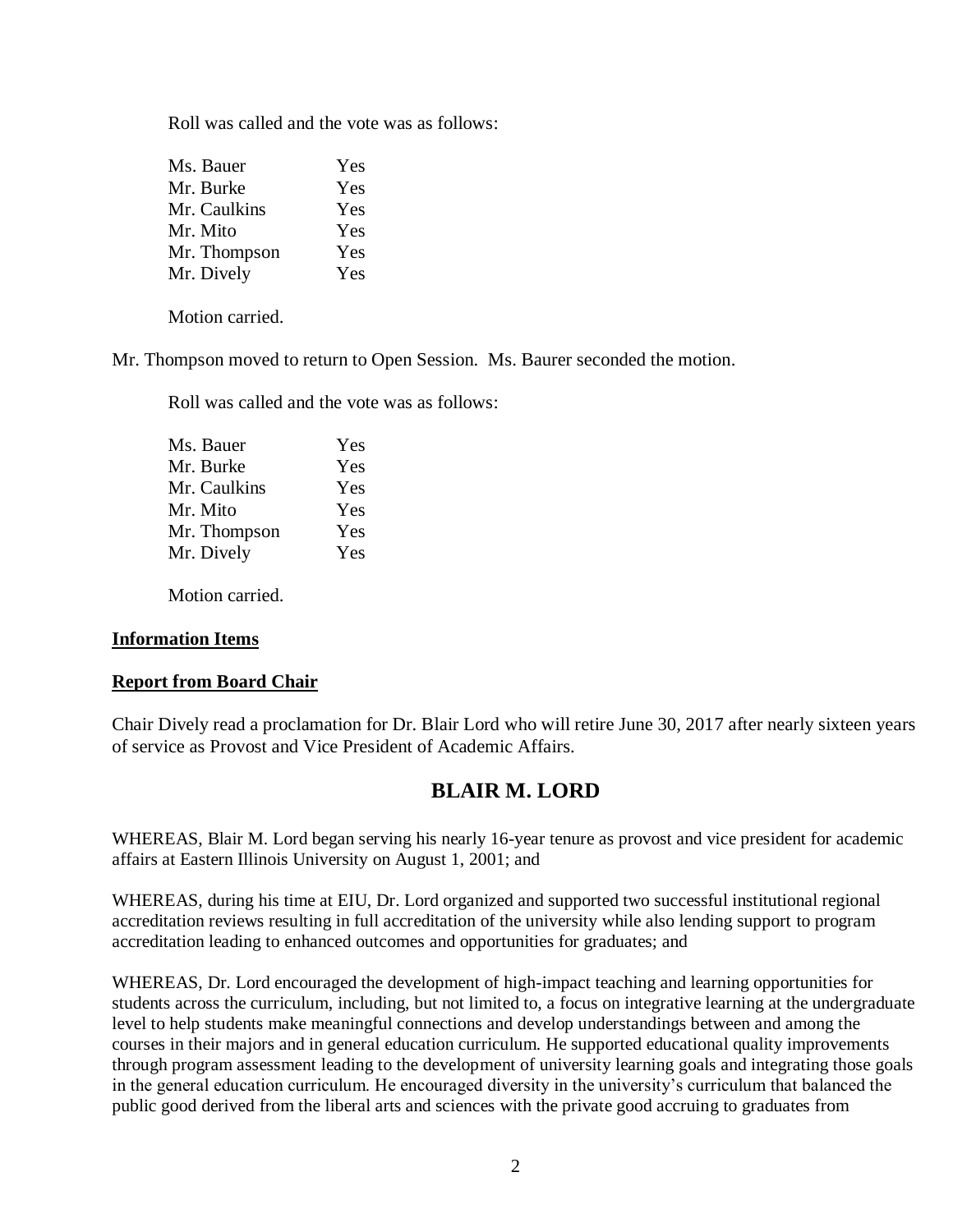professional and career-oriented programs, and he supported school and community partnerships that connect theory and practice through internships, field experiences and practica; and

WHEREAS, Dr. Lord led initiatives to advance and integrate undergraduate research in the curriculum, established the Undergraduate Research Mentor Award, and supported university-wide display and celebration of student-faculty research collaborations. He provided support for faculty scholarship and unified the celebration of research and creative activity within the university's primary mission of teaching and learning; and

WHEREAS, Dr. Lord also supported alternative means of education, including both long- and short- term study abroad and study away programs for both undergraduates and graduate students, and encouraged EIU's development and expansion of online and alternatively delivered educational programs; and

WHEREAS, Dr. Lord supported articulation and outreach with community colleges leading to streamlined and improved transfer opportunities; oversaw the expansion of graduate programs, graduate enrollment and recognition of graduate program quality improvement; and led the development of several new academic programs in keeping with student interests and demands and to meet the needs of the citizens of the state, region, and nation.

THEREFORE, BE IT RESOLVED that the Eastern Illinois University Board of Trustees extends its sincere appreciation to Dr. Blair M. Lord who has been a calm voice of a reason over the years, and we thank him for his outstanding service and his many contributions to the success of Eastern Illinois University. We wish him his own continued success in all his future endeavors, whether it be in his career, his home improvement projects or on the slopes.

Chair Dively also thanked Dr. Allen Lanham, Dean of Library Services, and Dr. Diane Jackman, Dean of the College of Education and Professional Studies for 25 and 11 years of dedicated service respectively.

## **Committee Reports**

Executive/Planning Committee – Dr. Glassman introduced Dr. Jay Gatrell, EIU's new Provost and Vice President for Academic Affair, and provided his background. Dr. Glassman also gave a Springfield update. The committee discussed several items including the work with the Thorburn Group, the BOT Retreat scheduled on Saturday, and the Review of §36e of the SUCSS Act.

Board Relations Committee – The committee did not meet.

## Finance/Audit Committee

The meeting opened with projections of enrollment for Fa 17. The committee reviewed end-of-year budget report for FY 17, reviewed the preliminary budget for FY 18, went over the non-indentured reserves, asked if there were any questions on the two budget items, and Ms. Leigh Moon presented the 2018 Internal Auditing schedule.

Board Regulations – The committee did not meet.

Academic and Student Affairs Committee – Mr. Josh Norman discussed Admission activities. Currently new freshman numbers are down, transfer numbers are up and graduate numbers are up. The Admission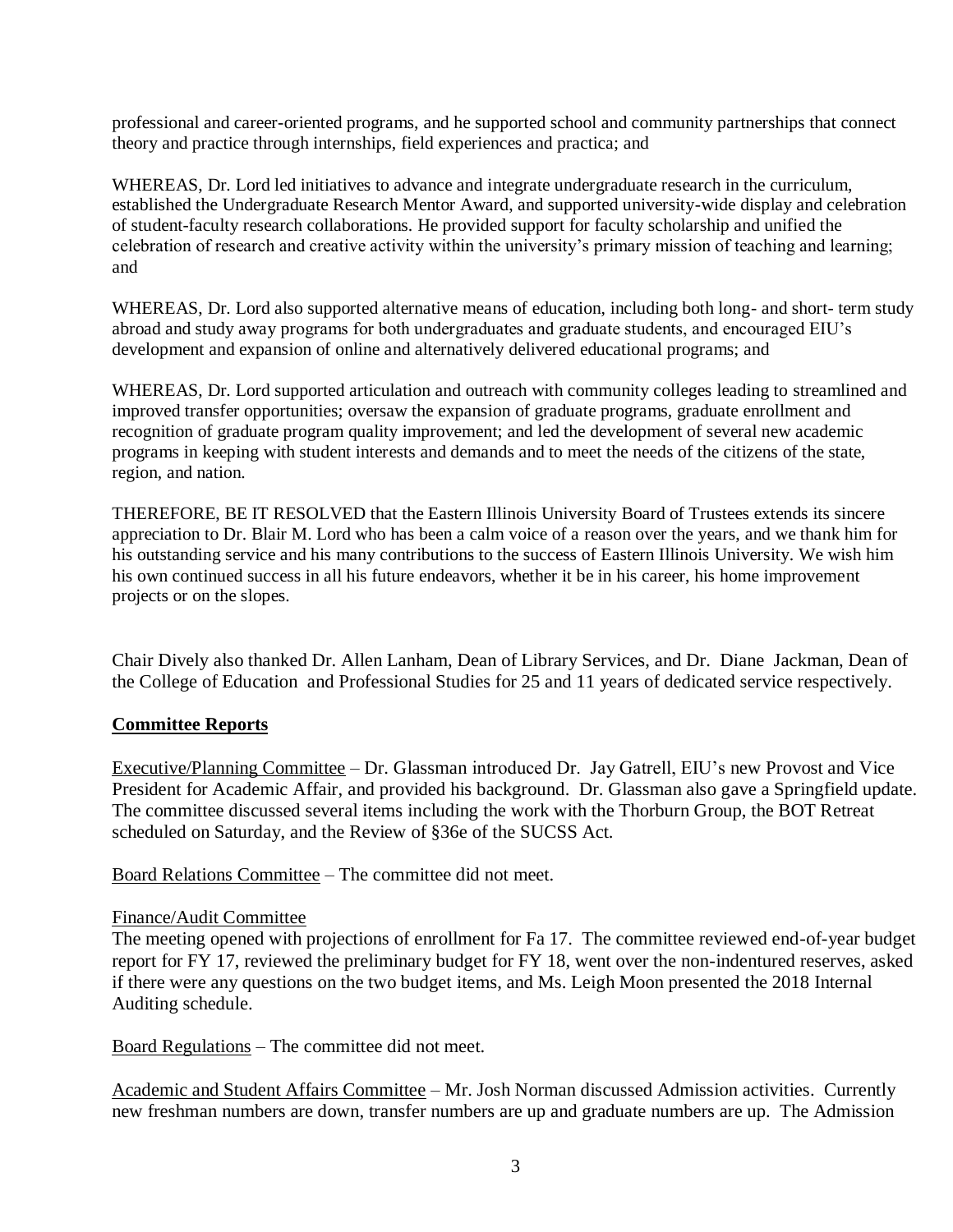counselor positions are all full, and the counselors will be on campus later this month receiving three full days of training. At this time, inquiries for FY18 are up significantly from last year.

The Trustees had a discussion regarding new program requests. Two new programs are moving forward in Kinesiology and Sport Studies: B.S. in Exercise Science and B.S. in Sports Management. Until now, these programs were concentrations. Dr. Austin Cheney gave a presentation on B.S. in Construction Management and B.S. in Engineering Technology. The final program coming forward was a M.S. Ed. In Curriculum and Instruction.

## **Action Items**

1. Mr. Thompson moved to approve the minutes of the Board Meeting on April 28, 2017. Mr. Burke seconded the motion.

Roll was called and the vote was as follows:

| Ms. Bauer    | Yes |
|--------------|-----|
| Mr. Burke    | Yes |
| Mr. Caulkins | Yes |
| Mr. Mito     | Yes |
| Mr. Thompson | Yes |
| Mr. Dively   | Yes |

Motion carried.

2. Executive Session Minutes

Mr. Caulkins moved that the Board release the executive session minutes from the meetings held on November 19, 2014 and February 3, 2015 as permitted by the Open Meetings Act. The Board has reviewed the remaining executive session minutes and the need for confidentiality still exists. Mr. Thompson seconded the motion.

Roll was called and the vote was as follows:

| Yes |
|-----|
| Yes |
| Yes |
| Yes |
| Yes |
| Yes |
|     |

Motion carried.

3. Mr. McCann gave a brief presentation of the FY18 Budget Approval and FY19 Budget Parameters. Mr. Burke moved to approve the FY 18 Budget and the FY 19 Budget Parameters. Mr. Caulkins seconded the motion.

Roll was called and the vote was as follows: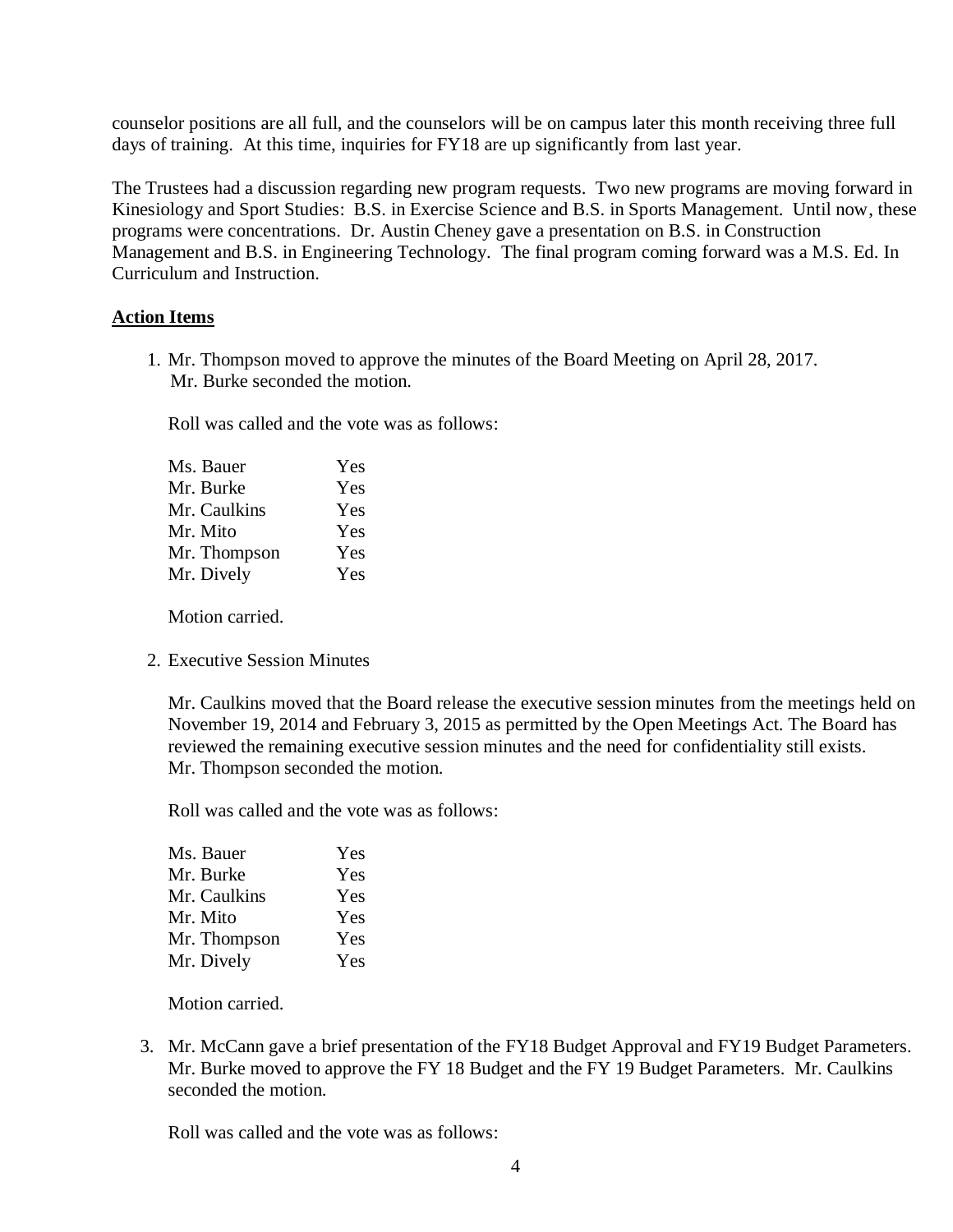| Ms. Bauer    | Yes |
|--------------|-----|
| Mr. Burke    | Yes |
| Mr. Caulkins | Yes |
| Mr. Mito     | Yes |
| Mr. Thompson | Yes |
| Mr. Dively   | Yes |

Motion carried.

4. Mr. Burke moved to approve the Group Insurance Reimbursement. Eastern's prorated share of the shortfall, determined by the Illinois Board of Higher Education, is \$1,713,300 to be paid in four installments of \$428,325 each. The source of funds is Income and Local Funds. Ms. Baurer seconded the motion. Note: EIU will not have to reimburse CMS until we receive a budget.

Roll was called and the vote was as follows:

| Ms. Bauer    | Yes        |
|--------------|------------|
| Mr. Burke    | Yes        |
| Mr. Caulkins | Yes        |
| Mr. Mito     | Yes        |
| Mr. Thompson | Yes        |
| Mr. Dively   | <b>Yes</b> |

Motion carried.

5. Mr. Thompson moved to approve the purchase of the Annual Supply of Gasoline from South Central FS Inc, Effingham, IL at a cost not to exceed \$540,000.00 in the two-year period of July 1, 2017 – June 30, 2019. The source of funds is Local Funds. Mr. Caulkins seconded the motion.

Roll was called and the vote was as follows:

| Yes |
|-----|
| Yes |
| Yes |
| Yes |
| Yes |
| Yes |
|     |

Motion carried.

6. Ms. Baurer moved to approve the adjustments to non-indentured reserves. Capital Projects – Center for Clean Energy Research and Education (CENCERE) – (\$125,000). The CENCERE project has been completed, so the University is requesting approval to abandon this reserve under the 1982 University Guidelines. Per the Guidelines, the remaining balance will revert to the Income Fund. Mr. Thompson seconded the motion.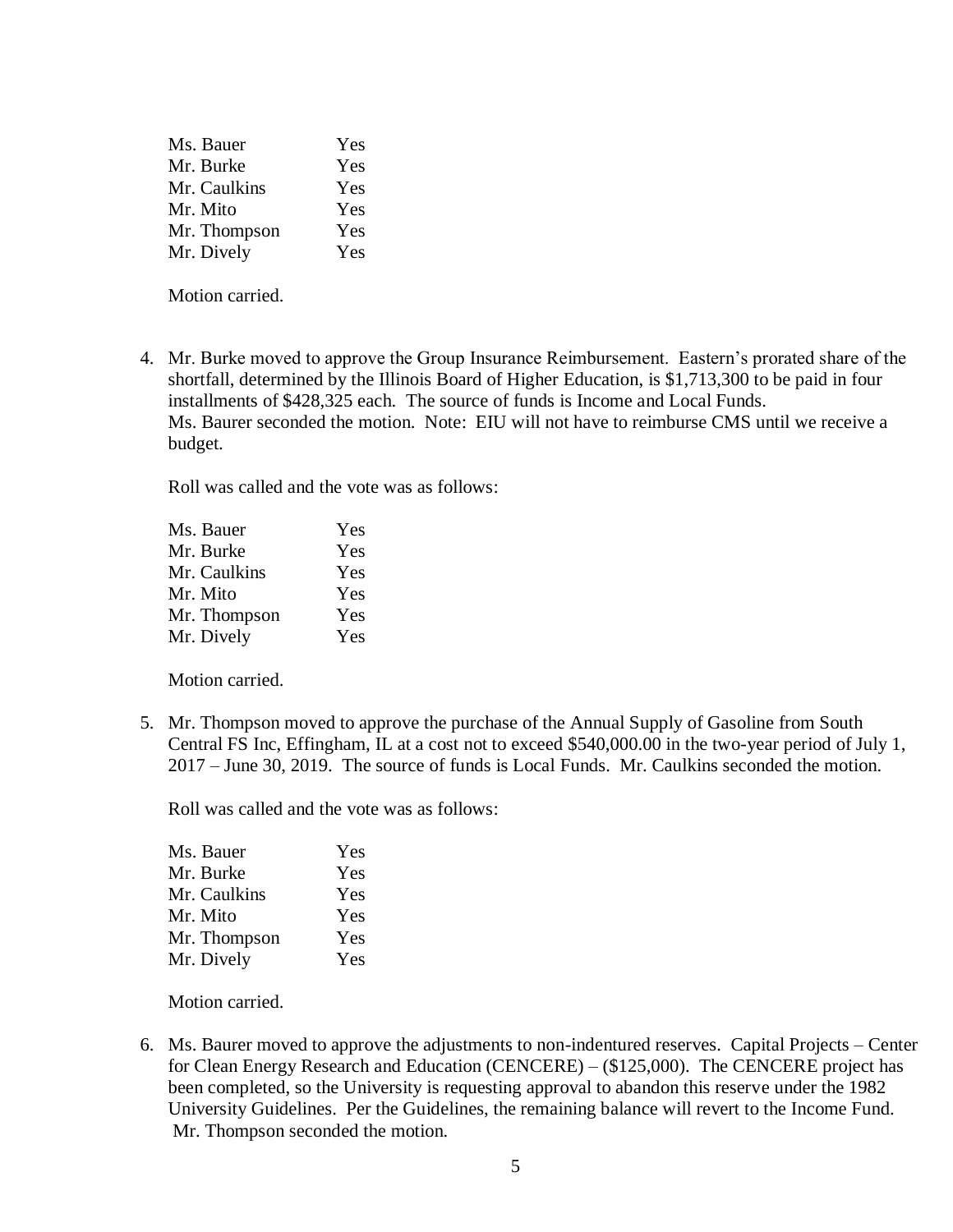Roll was called and the vote was as follows:

| Ms. Bauer    | Yes |
|--------------|-----|
| Mr. Burke    | Yes |
| Mr. Caulkins | Yes |
| Mr. Mito     | Yes |
| Mr. Thompson | Yes |
| Mr. Dively   | Yes |

Motion carried.

7. Mr. Caulkins moved to approve the 2018 Board Meeting Calendar: Friday, January 26, 2018, Friday, April 27, 2018, Friday, June 22, 2018, Friday, September 14, 2018, and Friday, November 16, 2018. Meetings are subject to change with adequate notice. All meetings will be held on the campus of Eastern Illinois University in Charleston, Illinois, unless other notice is given. Mr. Burke seconded the motion.

Roll was called and the vote was as follows:

| Ms. Bauer    | Yes |
|--------------|-----|
| Mr. Burke    | Yes |
| Mr. Caulkins | Yes |
| Mr. Mito     | Yes |
| Mr. Thompson | Yes |
| Mr. Dively   | Yes |

Motion carried.

8. Ms. Baurer moved to approve the new program request – B.S. in Exercise Science. This program request is to extend the current concentration within the B.S. in Kinesiology and Sports Studies and constitute it as its own degree program with the Kinesiology and Sports Studies Department. This will more accurately identify the academic preparation that is currently occurring and improve the ability to recruit students interested in this specific field. Mr. Burke seconded the motion.

Roll was called and the vote was as follows:

| Ms. Bauer    | Yes |
|--------------|-----|
| Mr. Burke    | Yes |
| Mr. Caulkins | Yes |
| Mr. Mito     | Yes |
| Mr. Thompson | Yes |
| Mr. Dively   | Yes |

Motion carried.

9. Mr. Thompson moved to approve the new program request – B.S. in Sport Management. This program request is to extend the current concentration within the B.S. in Kinesiology and Sports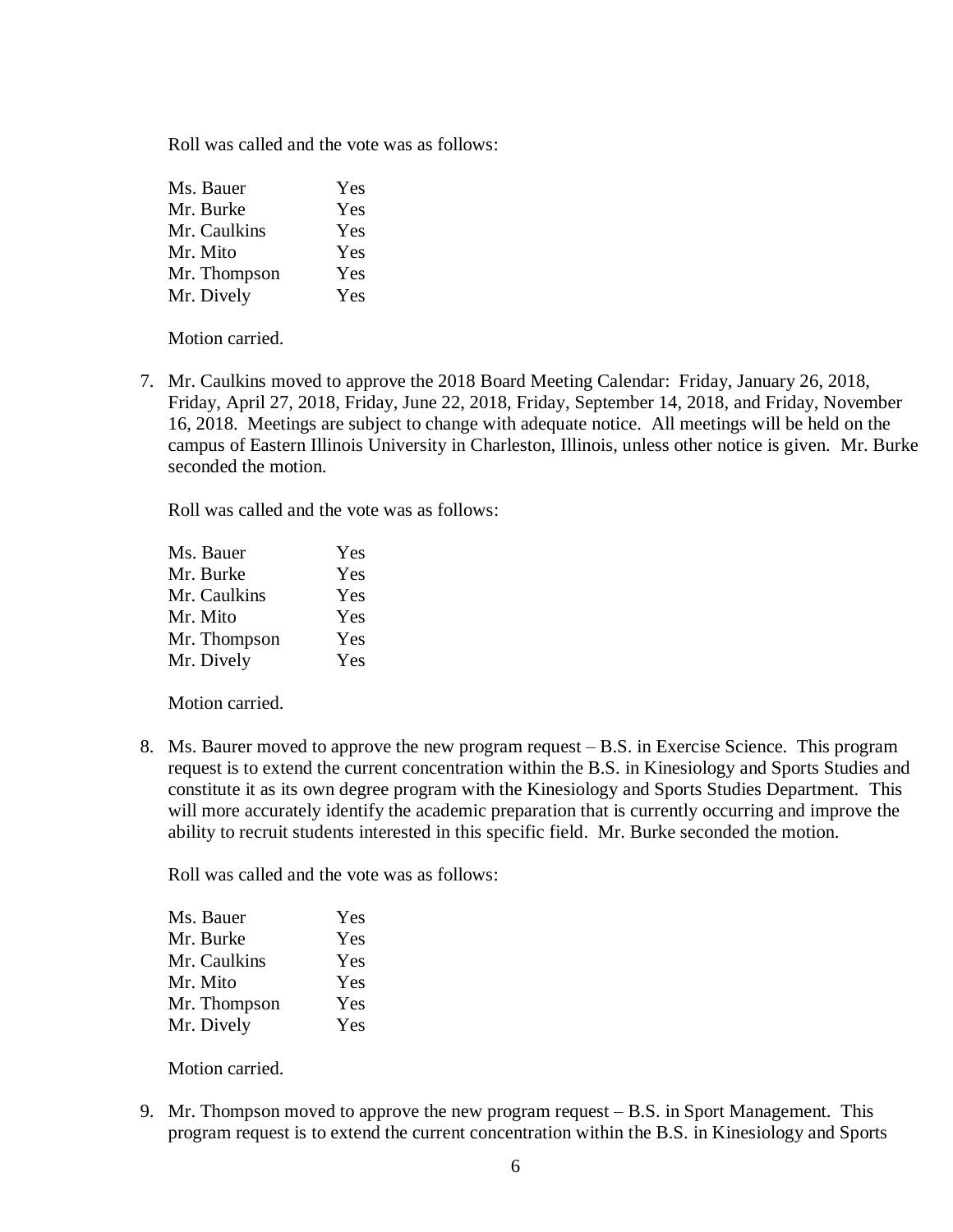Studies and constitute it as its own degree program with the Kinesiology and Sports Studies Department. This will more accurately identify the academic preparation that is currently occurring and improve the ability to recruit students interested in this specific field by enhancing its visibility and facilitating targeted marketing. Mr. Caulkins seconded the motion.

Roll was called and the vote was as follows:

| Ms. Bauer    | Yes |
|--------------|-----|
| Mr. Burke    | Yes |
| Mr. Caulkins | Yes |
| Mr. Mito     | Yes |
| Mr. Thompson | Yes |
| Mr. Dively   | Yes |
|              |     |

Motion carried.

10. Mr. Thompson moved to approve the new program request – B.S. in Construction Management. This program is one of three programs being created to replace the applied Engineering and Technology (AET) program. The other two programs are Digital Media, approved at an earlier Board meeting, and Engineering Technology is one of the programs on the agenda for approval today. The intent is to bring more focus and marketability to the three areas. Mr. Burke seconded the motion.

Roll was called and the vote was as follows:

| Ms. Bauer    | Yes |
|--------------|-----|
| Mr. Burke    | Yes |
| Mr. Caulkins | Yes |
| Mr. Mito     | Yes |
| Mr. Thompson | Yes |
| Mr. Dively   | Yes |

Motion carried.

11. Mr. Mito moved to approve the new program request – B.S. in Engineering Technology. This program is one of the three programs being created to replace the AET program. The intent is to bring more focus and marketability to the three areas, both with potential students and with employers. Ms. Baurer seconded the motion.

Roll was called and the vote was as follows:

| Ms. Bauer    | Yes |
|--------------|-----|
| Mr. Burke    | Yes |
| Mr. Caulkins | Yes |
| Mr. Mito     | Yes |
| Mr. Thompson | Yes |
| Mr. Dively   | Yes |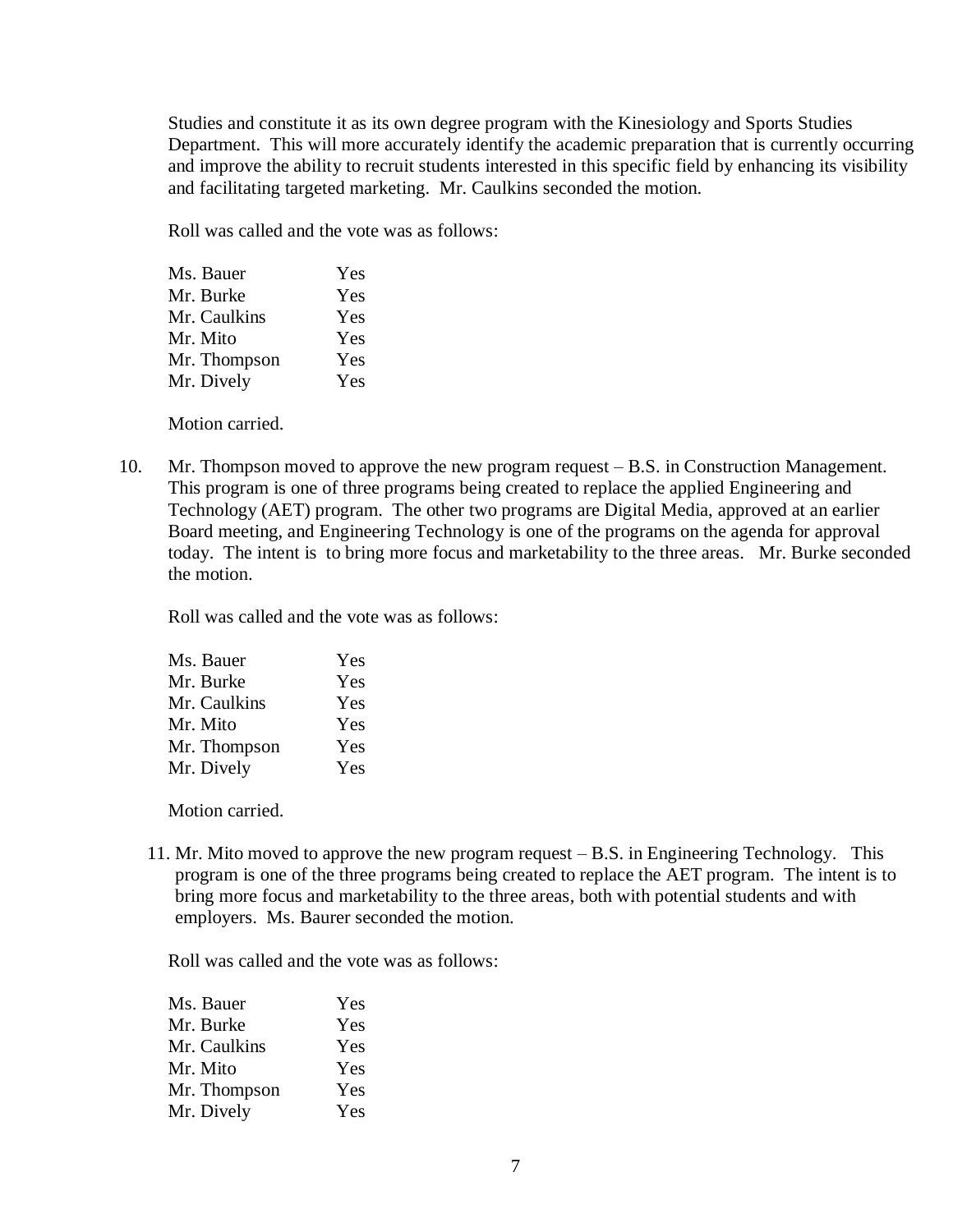Motion carried.

12. Mr. Mito moved to approve the new program request -- M.S. Ed. In Curriculum and Instruction. This program is a collaborative degree between the Department off EC/E/MLE and the Department of Secondary Education and Foundations and will replace two current graduate-level programs: M.S. Ed. In Elementary Education and the M.S. Ed. In Master Teacher. Mr. Thompson seconded the motion.

Roll was called and the vote was as follows:

| Yes |
|-----|
| Yes |
| Yes |
| Yes |
| Yes |
| Yes |
|     |

Motion carried.

Proposed revision to BOT Regulation §I.F.3 was provided for a first reading. The proposed revision will be on the agenda for the September Board meeting as an action item.

## **Information Items (continued)**

## **President's Report**

Mr. Jody Stone and Ms. Kelly Miller gave a presentation on Conference Services at Eastern Illinois University. Conference Services at EIU began 40 years ago to keep employees working during the summer, to increase revenue for the department, and to increase student recruitment efforts. Currently there are 47 different conferences held on the EIU campus with 10,094 guests during 2016. As an example, some specific summer groups are the IHSA State Track Meets, American Legion Auxiliary Illini Girls State, American Legion Boys State, Music camps, and Panther Sports Camps.

## **Reports from Constituencies**

## Faculty Senate

Dr. Corrigan spoke about the Vitalization project and specifically the issues surrounding the academic programs. Also of interest to Faculty Senate is the possibility off eliminating the number of sport teams, and the Faculty Senate is asking the President and others involved to carefully review the proposed outcomes under consideration. Other topics of interest is recruitment and retention and the possibility of more faculty and staff involvement. .

## Staff Senate – No report

## Student Government

Luke Young, Student Body President, thanked the Board for the opportunity to speak. He announced the Student Government officers for the upcoming academic year: Derek Pierce -- the Executive Vice President, Zac Cohen -- the Vice President of Student Affairs, Rebecca Cash -- Vice President of Academic Affairs and William Outzen -- Speaker of the Senate.